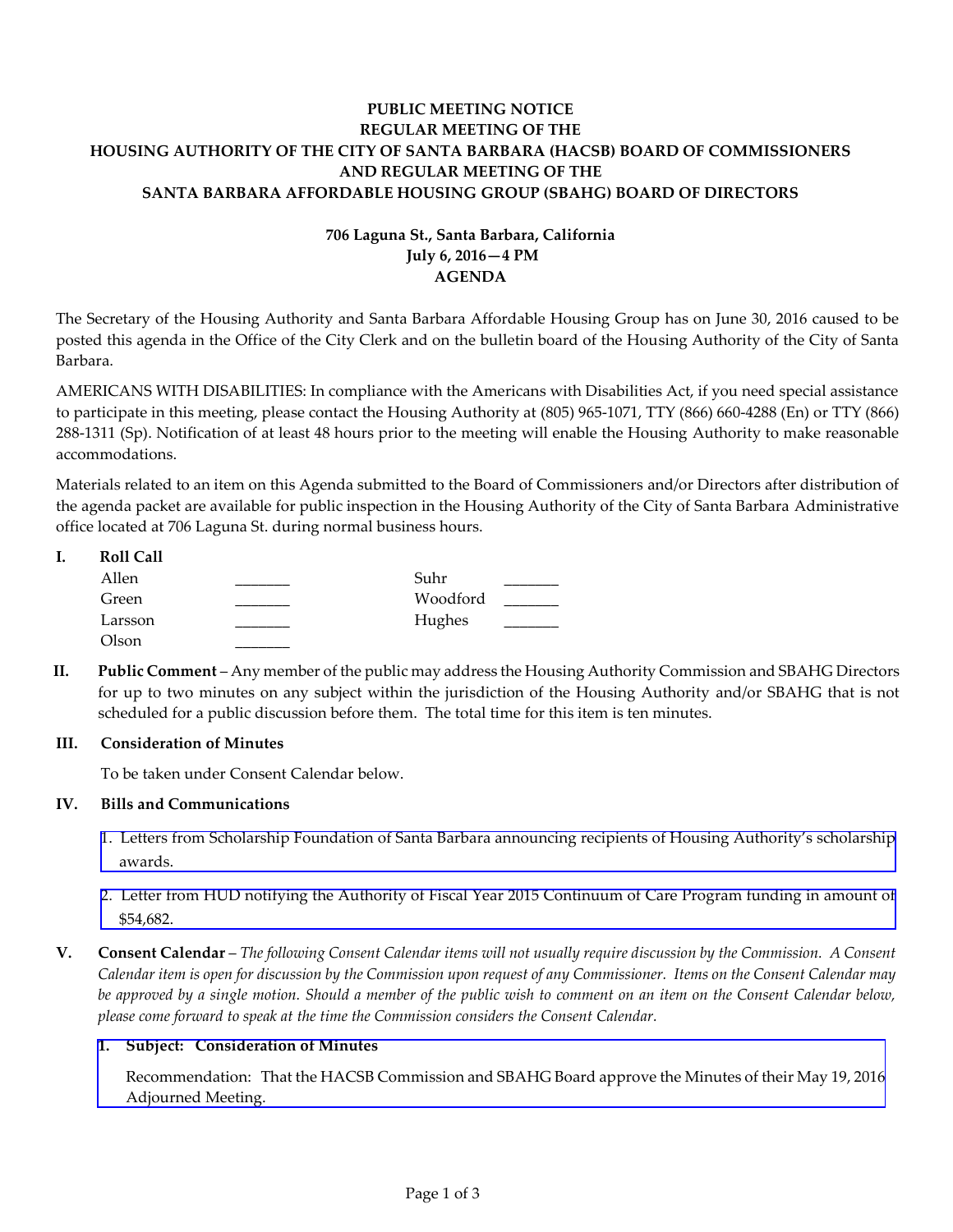#### **2. Subject: Consideration of Minutes**

Recommendation:That the HACSB Commission and SBAHG Board [approve the Minutes of their June 1, 2016](http://hacsb.org/download/meetings_2016_2/items/07_july/item_V_II_2016_07_06.pdf)  Regular Meeting.

#### **3. Subject: Expenditures April 2016**

[Recommendation: That the Commission approve costs incurred and payments made for the month of April,](http://hacsb.org/download/meetings_2016_2/items/07_july/item_V_III_2016_07_06.pdf)  2016.

#### **VI. Report of Executive Director**

### **1. Subject: Vehicle Use and Operation Agreement with Parsons Group, Inc.**

[Recommendation: That the Commission approve the attached Vehicle Use and Operation Agreement between](http://hacsb.org/download/meetings_2016_2/items/07_july/item_VI_I_2016_07_06.pdf)  the Housing Authority and Parson's Group, Inc. (PGI) for the 2013 Ford passenger van (Vehicle Identification Number 1FDFE4FS2DDA92976) and authorize the Housing Authority's Executive Director/CEO or his designee to execute same on behalf of the Authority.

## **[2. Subject: Authorization for Execution of Utility Easements on 309 S. Voluntario Street to Serve 1118-1122](http://hacsb.org/download/meetings_2016_2/items/07_july/item_VI_II_2016_07_06.pdf)  Indio Muerto Street**

Recommendation: That the Commission approve and authorize the Executive Director/CEO or his designee to execute an easement acquisition and maintenance agreement and a grant of easement for access, installation and maintenance of Edison utility services over the Housing Authority's property at 309 – 327 South Voluntario Street for the benefit of a new rental housing development project at 1118 - 1122 Indio Muerto Street and to authorize the Executive Director to take all needed actions in consultation with Housing Authority's General Counsel in connection therewith.

#### *Joint Housing Authority Commission and Affordable Housing Group Board Item:*

#### **3. Subject: Purchase of Four New Vehicles**

[Recommendation: That the Housing Authority Commission and the Board of Directors of the Santa Barbara](http://hacsb.org/download/meetings_2016_2/items/07_july/item_VI_III_2016_07_06.pdf)  Affordable Housing Group (SBAHG) approve the purchase of four new vehicles in the total amount of \$101,098.95, as described: (1) approve the purchase from Bunnin Chevrolet of three new 2016 Chevrolet Express 2500 cargo vans in the amount of \$77,374.29 (\$25,791.43 each), including taxes and fees, for use by the Housing Authority's Property and Development Department; (2) approve the purchase from Rocket Town Dodge/Chrysler of one 2016 Dodge Grand Caravan passenger van in the amount of \$23,724.66, including taxes and fees, for use by the Housing Authority's Resident Services staff; and (3) authorize funding of two of the work vans from SBAHG, and the third work van and passenger van from the Non-HUD Fund, in accordance with the expected use of the vehicles.

### **4. Subject: Commission Requested Follow-Up Report**

 Recommendation: That the Commission receive a follow-up report on subject(s) raised during Public Comment and/or by a Commissioner at a previous meeting. This is a running report provided for information only. Staff had no items to present as follow up at this meeting.

### **5. Subject: Development Project Update**

[Recommendation: That the Commission receive a report on potential and pending development projects. No](http://hacsb.org/download/meetings_2016_2/items/07_july/item_VI_V_2016_07_06.pdf)  action is necessary. This is a running report provided for information only.

#### **VII. Treasurer's Report** - None

### **VIII. Committee Reports** - None

### **IX. Unfinished Business** – None